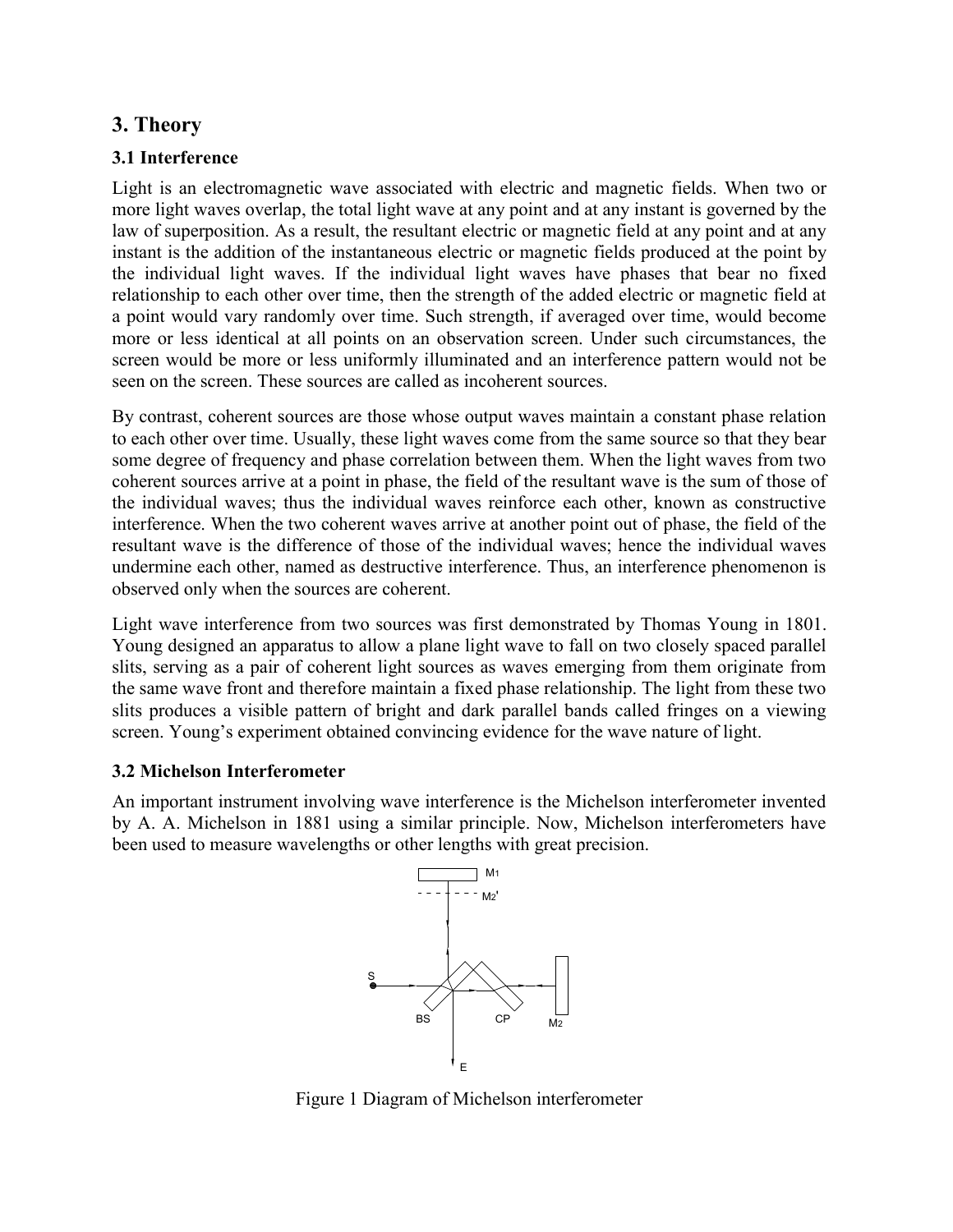Figure 1 shows the schematic diagram of a Michelson interferometer. A ray of light from a monochromatic source S is split equally into two rays by a beam-splitter BS, which is inclined at  $45^{\circ}$  to the incident light beam. One beam is reflected by **BS** vertically upward toward a fixed mirror  $M_1$ , the second ray is transmitted horizontally through BS toward a movable mirror  $M_2$ . After reflecting from  $M_1$  and  $M_2$ , the two rays eventually recombine at BS to produce an interference pattern, which can be viewed by an observer's eye E. The purpose of using a compensator plate CP here is to ensure that the two rays pass through the same thickness of glass, as CP is cut from the same piece of glass as BS so that their thicknesses are identical.

The interference condition for the two rays is determined by their path differences. In general, the interference pattern is a target pattern of bright and dark circular fringes. As  $M_2$  is moved, the fringe pattern collapses or expands, depending upon the moving direction of  $M_2$ . In either case, the fringe pattern shifts by one-half fringe each time  $M_2$  is moved a distance that is equal to a quarter of the wavelength of light. As a result, the wavelength of light can be measured by counting the number of fringe shifts for a given displacement of  $M_2$ . On the other hand, if the wavelength of light is known, mirror displacement can be measured precisely, within a fraction of the wavelength of light using the same procedure.

### 3.3 Fabry-Perot Interferometer

When one beam of light passes through a plane-parallel plate with two reflecting surfaces, it is reflected many times between the two surfaces and hence multiple-beam interference occurs. The higher the surface reflectance is, the sharper the interference fringes are. That is the basic principle of a Fabry-Perot interferometer.



Figure 2 Schematic of Fabry-Perot interferometer

As shown in Figure 2, two partially reflecting mirrors  $G_1$  and  $G_2$  are aligned parallel to each other, which form a reflective cavity. When monochromatic light is incident on the reflective cavity with an angle  $\theta$ , many parallel rays pass through the cavity to get transmitted. The optical path difference between two neighboring rays is given by  $\delta$ :

$$
\delta = 2nd\cos\theta
$$

Thus, the transmitted light intensity is: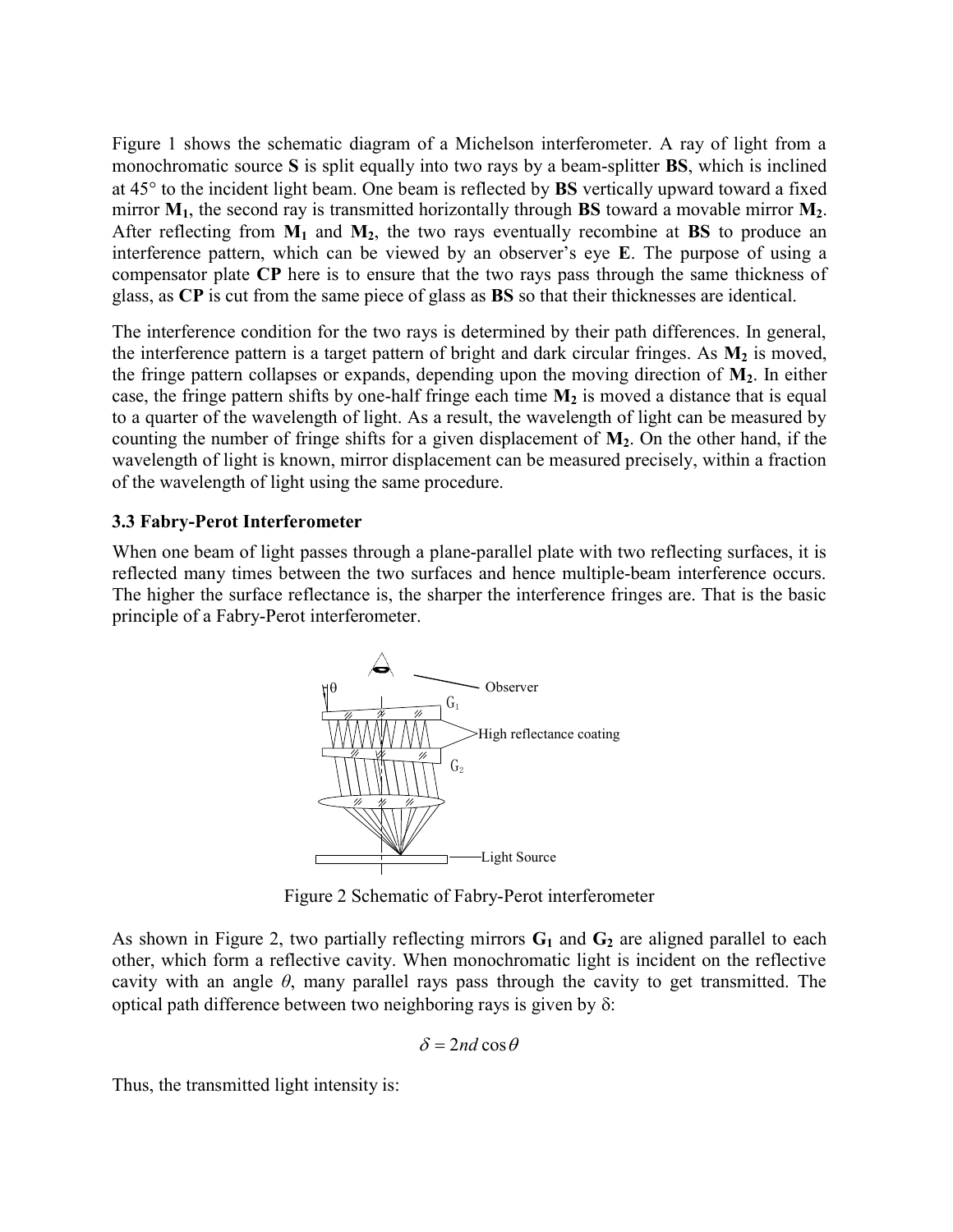$$
I' = I_0 \frac{1}{1 + \frac{4R}{(1 - R)^2} \sin^2 \frac{\pi \delta}{\lambda}}
$$

 $\frac{4R}{(1-R)^2} \sin^2 \frac{\pi \delta}{\lambda}$ <br>e mirror reflectivity, *n* is the refractive index of<br>th or mirror spacing, and  $\lambda$  is the wavelength of where  $I_0$  is the incident light intensity, R is the mirror reflectivity, n is the refractive index of the medium in the cavity, d is the cavity length or mirror spacing, and  $\lambda$  is the wavelength of the monochromatic light.

Thus,  $I'$  varies with  $\delta$ . When

$$
\delta = m\lambda \qquad (m = 0, 1, 2...)
$$

I' becomes a maximum so that constructive interference of the transmitted light occurs; when

 $\delta = (2m' + 1)\lambda/2$  (*m* '=0, 1, 2…)

I' becomes a minimum and destructive interference of the transmitted light is observed.

#### 3.4 Twyman-Green Interferometer

Twyman-Green interferometer is a variant of the Michelson interferometer and it is mainly used to measure the defects in optical components such as lenses, prisms, windows, laser rods, and plane mirrors. Although the beam splitter and mirror arrangement in a Twyman-Green interferometer resembles a Michelson interferometer, there is a difference between these two interferometers. That is the light source used in a Michelson interferometer is usually an extended source (though it can also be a laser), while a Twyman-Green interferometer always uses a point light source such as a laser. The quality of an optical component under test can be evaluated from the irregularities of the interference pattern caused by placing the component into one beam path of a Twyman-Green interferometer. In particular, spherical aberration, coma, and astigmatism can be identified as specific variations in the fringe pattern.



Figure 3 Schematic of Twyman-Green interferometer

In above figure, if the sample under test has perfectly flat surfaces, then the returning wave front is plane and no fringes are observed. However, if the optical flat is not perfectly flat on either side, the wave from M2 returning to the beam splitter is no longer plane. Thus, the phase difference between the superimposed waves of M1 and M2 will vary across the field of view